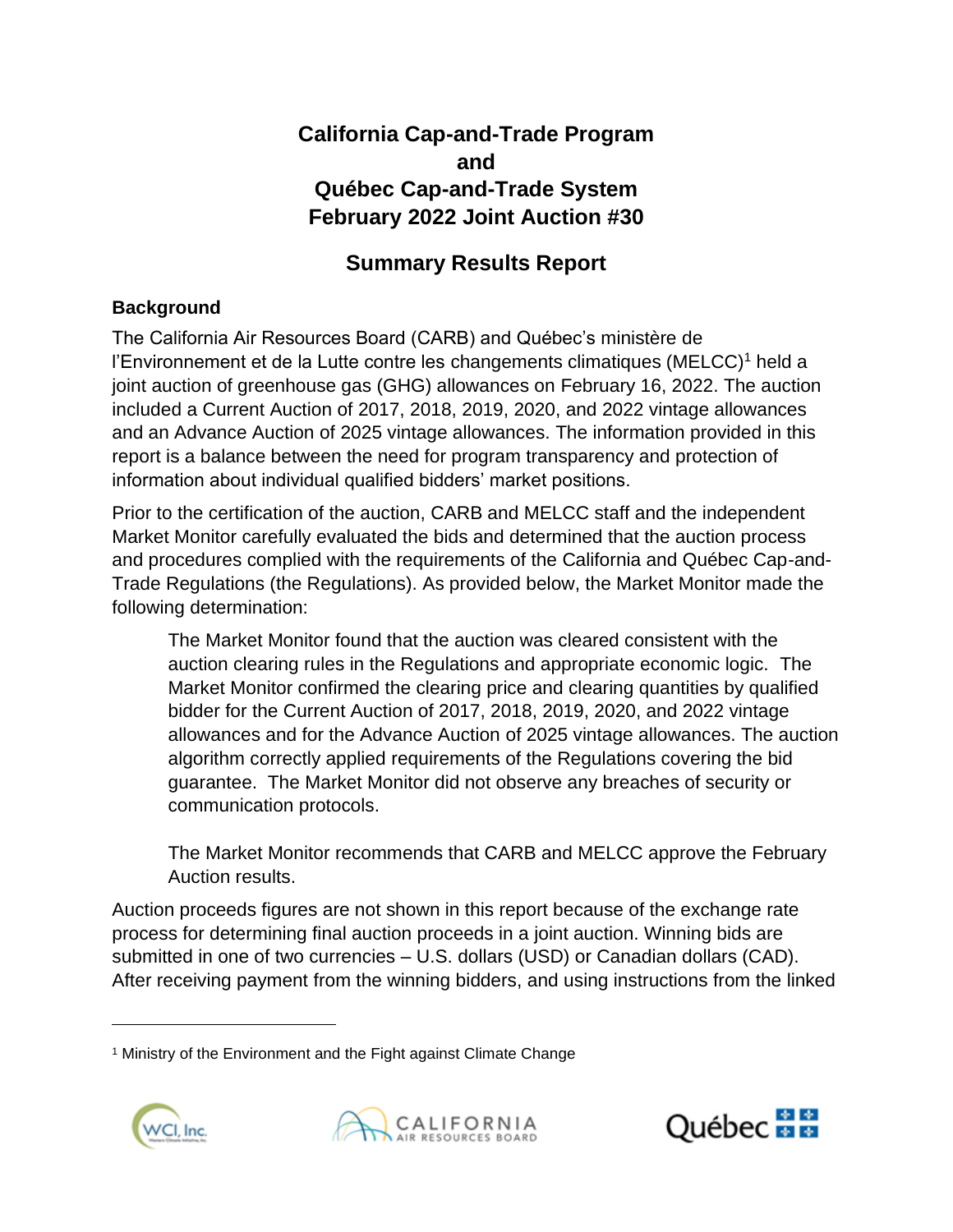jurisdictions (California and Québec), the Financial Services Administrator will exchange some amount of currency at then-prevailing market rates prior to transferring the auction proceeds to the jurisdictions.

The Financial Services Administrator will distribute auction proceeds to the jurisdictions after all qualified bidder payments are received. The jurisdictions will receive auction proceeds by March 16, 2022. As provided in the California Cap-and-Trade Regulation, sellers who consigned allowances in this auction will be paid the auction settlement price in USD for every consigned allowance sold. Information regarding jurisdictionspecific auction proceeds will be published after the auction is final.

California must receive auction proceeds only in USD. Québec must receive auction proceeds only in CAD. Thus, the total amount of auction proceeds received by the jurisdictions from the sale of allowances may be higher or lower than the auction settlement price multiplied by allowances sold depending on the prevailing exchange rates in effect at the time of currency exchange prior to the distribution of auction proceeds. Each jurisdiction will separately post information on March 16, 2022, providing the final amount of proceeds transferred.

#### **Auction Results**

The first and second tables below provide key data and information on the results of the auction. The third table provides qualified bid summary statistics from the auction. Please see Explanatory Notes after the list of qualified bidders for descriptions of all summary information.

| <b>Description</b><br><b>of</b><br><b>Allowances</b>            | <b>Current</b><br><b>Auction</b><br>Vintage<br>2017 | <b>Current</b><br><b>Auction</b><br><b>Vintage</b><br>2018 | <b>Current</b><br><b>Auction</b><br>Vintage<br>2019 | <b>Current</b><br><b>Auction</b><br>Vintage<br>2020 | <b>Current</b><br><b>Auction</b><br>Vintage<br>2022 | <b>Current</b><br><b>Auction</b><br><b>Vintage</b><br><b>Total</b> | <b>Advance</b><br><b>Auction</b><br><b>Vintage</b><br>2025 |
|-----------------------------------------------------------------|-----------------------------------------------------|------------------------------------------------------------|-----------------------------------------------------|-----------------------------------------------------|-----------------------------------------------------|--------------------------------------------------------------------|------------------------------------------------------------|
| Allowances<br>offered by CA<br>Entity<br>Consignment            |                                                     |                                                            |                                                     |                                                     | 20,016,712                                          | 20,016,712                                                         |                                                            |
| Allowances<br>offered<br>by CARB                                |                                                     |                                                            |                                                     |                                                     | 29,417,528                                          | 29,417,528                                                         | 6,685,000                                                  |
| Allowances<br>offered<br>by MELCC                               | 3,997                                               | 82,971                                                     | 60,844                                              | 1,818,691                                           | 7,126,954                                           | 9,093,457                                                          | 1,257,750                                                  |
| <b>Total</b><br><b>Allowances</b><br>Offered for<br><b>Sale</b> | 3,997                                               | 82,971                                                     | 60,844                                              | 1,818,691                                           | 56,561,194                                          | 58,527,697                                                         | 7,942,750                                                  |

|  |  | Table 1: Auction Results for February 2022 Joint Auction #30 |  |
|--|--|--------------------------------------------------------------|--|
|  |  |                                                              |  |





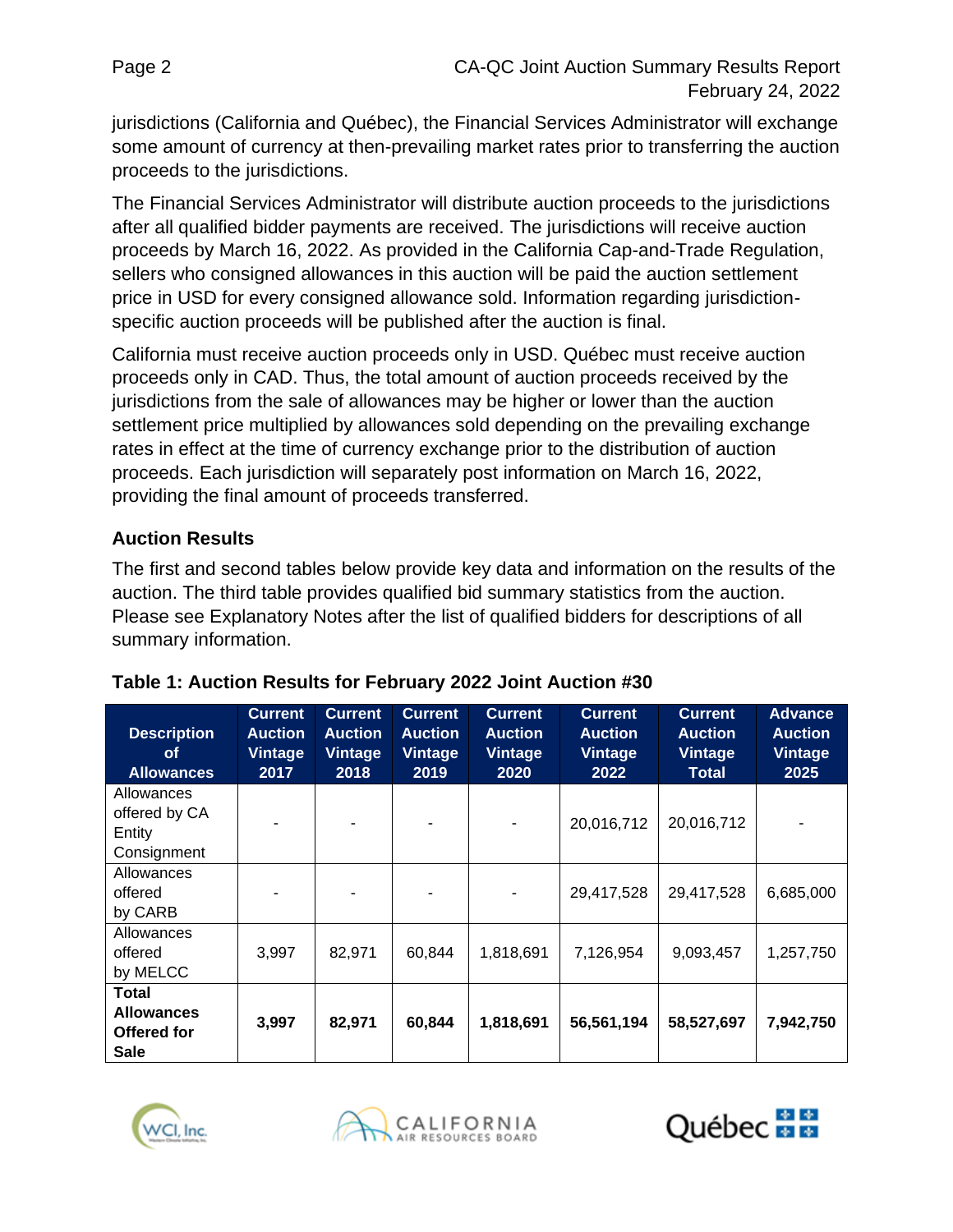| <b>Description</b><br><b>of</b><br><b>Allowances</b>        | <b>Current</b><br><b>Auction</b><br>Vintage<br>2017 | <b>Current</b><br><b>Auction</b><br><b>Vintage</b><br>2018 | <b>Current</b><br><b>Auction</b><br><b>Vintage</b><br>2019 | <b>Current</b><br><b>Auction</b><br>Vintage<br>2020 | <b>Current</b><br><b>Auction</b><br><b>Vintage</b><br>2022 | <b>Current</b><br><b>Auction</b><br><b>Vintage</b><br><b>Total</b> | <b>Advance</b><br><b>Auction</b><br><b>Vintage</b><br>2025 |
|-------------------------------------------------------------|-----------------------------------------------------|------------------------------------------------------------|------------------------------------------------------------|-----------------------------------------------------|------------------------------------------------------------|--------------------------------------------------------------------|------------------------------------------------------------|
| Allowances sold<br>for CA Entity<br>Consignment             |                                                     |                                                            |                                                            |                                                     | 20,016,712                                                 | 20,016,712                                                         |                                                            |
| Allowances sold<br>for CARB                                 |                                                     |                                                            |                                                            |                                                     | 29,417,528                                                 | 29,417,528                                                         | 5,958,027                                                  |
| Allowances sold<br>for MELCC                                | 3,997                                               | 82,971                                                     | 60,844                                                     | 1,818,691                                           | 7,126,954                                                  | 9,093,457                                                          | 1,120,973                                                  |
| <b>Total</b><br><b>Allowances</b><br><b>Sold at Auction</b> | 3,997                                               | 82,971                                                     | 60,844                                                     | 1,818,691                                           | 56,561,194                                                 | 58,527,697                                                         | 7,079,000                                                  |

#### **Table 2: Auction Data for February 2022 Joint Auction #30**

| <b>Auction Data</b>                                                           | <b>Current</b><br><b>Auction</b> | <b>Advance</b><br><b>Auction</b> |
|-------------------------------------------------------------------------------|----------------------------------|----------------------------------|
| <b>Total Qualified Bids Divided by Total Allowances</b><br>Available for Sale | 1.82                             | 0.89                             |
| Proportion of Allowances Purchased by Compliance<br><b>Entities</b>           | 86.5%                            | 81.6%                            |
| Herfindahl-Hirschman Index                                                    | 582                              | 1716                             |

#### **Qualified Bid Summary Statistics**

All Qualified Bid Summary Statistics are determined in USD including all bids submitted in USD and CAD. The CAD equivalent of the USD Qualified Bid Summary Statistics is based on the Auction Exchange Rate. USD statistics are converted into CAD in whole cents to be able to compare statistics on a common basis. The Auction Exchange Rate for this auction was 1.2741 CAD to one USD.





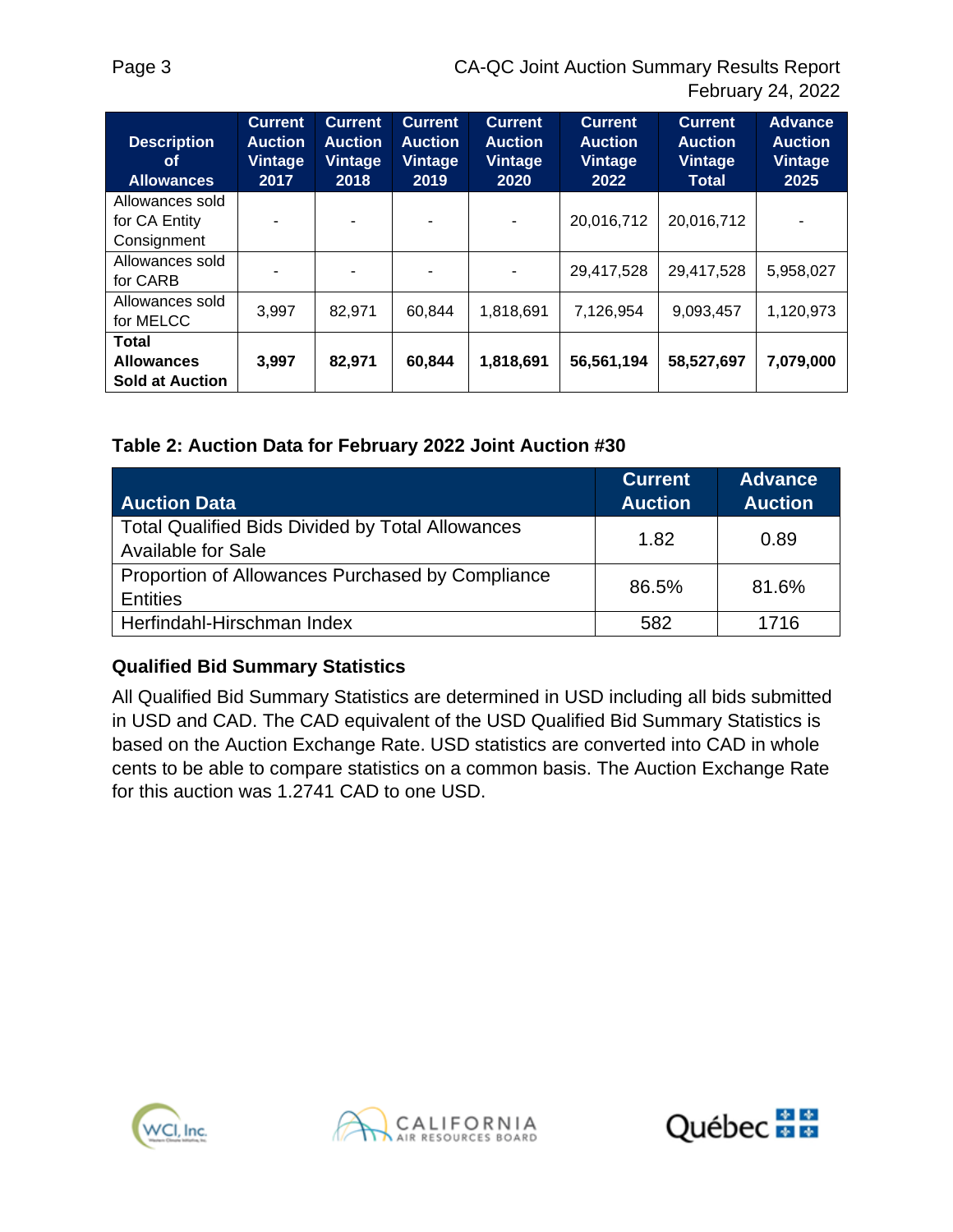| <b>Auction Statistics</b>     | <b>Current</b><br><b>Auction</b><br><b>USD</b> | <b>Current</b><br><b>Auction</b><br><b>CAD</b> | <b>Advance</b><br><b>Auction</b><br><b>USD</b> | <b>Advance</b><br><b>Auction</b><br><b>CAD</b> |
|-------------------------------|------------------------------------------------|------------------------------------------------|------------------------------------------------|------------------------------------------------|
| <b>Auction Reserve Price</b>  | \$19.70                                        | \$25.10                                        | \$19.70                                        | \$25.10                                        |
| <b>Settlement Price</b>       | \$29.15                                        | \$37.14                                        | \$19.70                                        | \$25.10                                        |
| <b>Maximum Price</b>          | \$72.73                                        | \$92.67                                        | \$31.20                                        | \$39.75                                        |
| <b>Minimum Price</b>          | \$19.70                                        | \$25.10                                        | \$19.70                                        | \$25.10                                        |
| <b>Mean Price</b>             | \$30.58                                        | \$38.96                                        | \$25.32                                        | \$32.26                                        |
| <b>Median Price</b>           | \$27.47                                        | \$35.00                                        | \$26.57                                        | \$33.85                                        |
| <b>Median Allowance Price</b> | \$29.50                                        | \$37.59                                        | \$26.27                                        | \$33.47                                        |





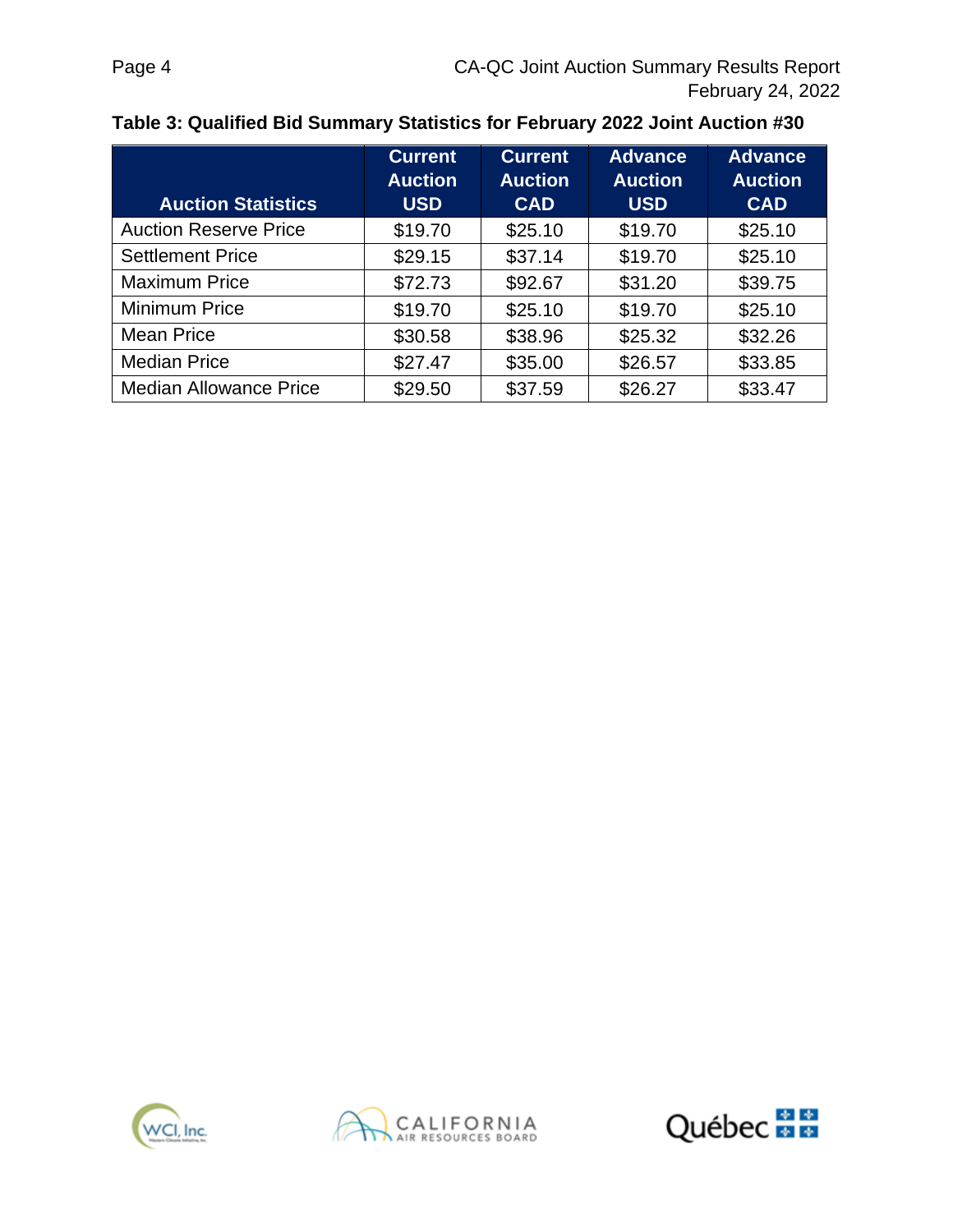### **List of qualified bidders for the February 2022 Joint Auction #30**

A qualified bidder is an entity that completed an auction application, submitted a bid guarantee<sup>2</sup> that was accepted by the Financial Services Administrator, and was approved by CARB or MELCC to participate in the auction. Qualified bidders may or may not have participated in the auction.

| <b>CITSS Entity ID</b> | <b>Entity Legal Name</b>                        |
|------------------------|-------------------------------------------------|
| CA1185                 | Aera Energy, LLC                                |
| CA1019                 | Air Liquide Large Industries U.S., LP           |
| CA1561                 | AltaGas Power Holdings (U.S.), Inc.             |
| CA2919                 | <b>BC Carbon Portfolio, LLC</b>                 |
| CA1143                 | <b>Berry Petroleum Company</b>                  |
| CA3054                 | <b>BLAM Carbon Fund, LLC</b>                    |
| QC2959                 | Bombardier inc.                                 |
| CA3101                 | Boston Energy Trading and Marketing, LLC        |
| CA1913                 | BP Products North America, Inc.                 |
| CA2743                 | <b>California Department of Water Resources</b> |
| CA1108                 | California Resources Elk Hills, LLC             |
| CA1119                 | Calpine Energy Services, LP                     |
| CA1201                 | <b>CalPortland Company</b>                      |
| QC2946                 | <b>Canadian Malartic GP</b>                     |
| QC1812                 | Canadian Royalties inc                          |
| QC1525                 | CEPSA CHIMIE BÉCANCOUR INC.                     |
| QC1491                 | CGC Inc.                                        |
| CA1075                 | Chevron U.S.A., Inc.                            |
| CA1112                 | Citigroup Energy, Inc.                          |
| CA1037                 | City of Anaheim, Public Utilities Department    |
| CA1732                 | City of Long Beach, Gas and Oil Department      |
| CA1038                 | City of Palo Alto                               |
| CA1344                 | City of Shasta Lake                             |
| CA1166                 | City of Vernon, Vernon Public Utilities         |
| QC1524                 | Compagnie Selenis Canada                        |
| QC1901                 | Coopérative de solidarité Carbone               |
| CA2050                 | CP Energy Marketing (US), Inc.                  |
| QC1578                 | <b>DIAGEO CANADA INC.</b>                       |

<sup>&</sup>lt;sup>2</sup> The term "bid guarantee" refers to "bid guarantee" as described in the California Regulation and "financial guarantee" as defined in the Québec Regulation.





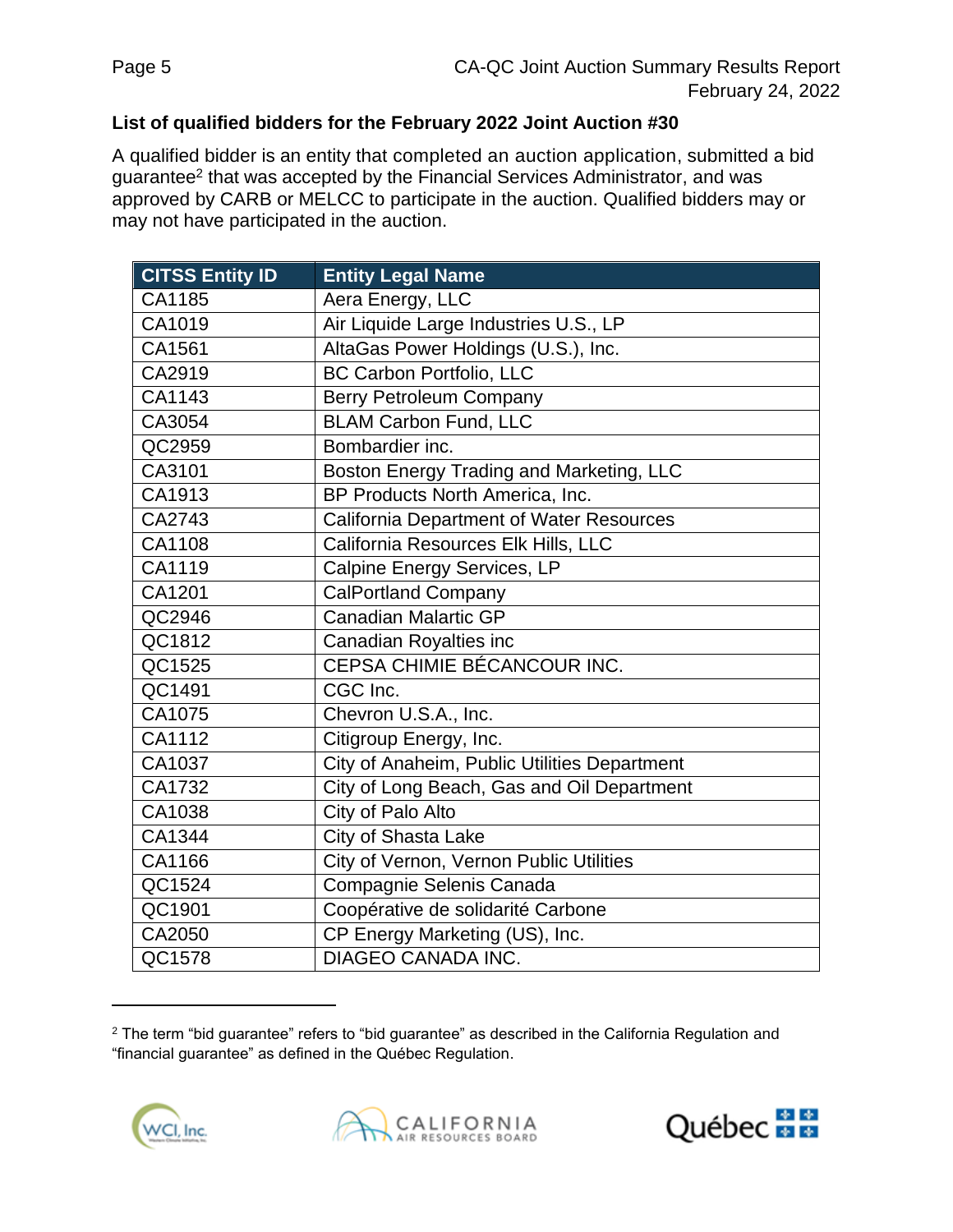| <b>CITSS Entity ID</b> | <b>Entity Legal Name</b>                  |
|------------------------|-------------------------------------------|
| CA2063                 | <b>DRW Commodities, LLC</b>               |
| CA1091                 | DTE Energy Trading, Inc.                  |
| QC2448                 | Elbow River Marketing Ltd.                |
| CA1259                 | Element Markets, LLC                      |
| QC1384                 | Énergie Valero Inc.                       |
| QC2586                 | <b>ÉNERGIES SONIC INC.</b>                |
| QC1502                 | Énergir, s.e.c.                           |
| CA1110                 | <b>Exelon Generation Company, LLC</b>     |
| CA1260                 | Flyers Energy, LLC                        |
| QC2711                 | Formica Canada Inc                        |
| CA1081                 | <b>Foster Poultry Farms</b>               |
| QC1750                 | Gazifère Inc.                             |
| QC1764                 | Gestion Énergie Québec Inc.               |
| CA2916                 | <b>Green Trading Capital, LP</b>          |
| QC2118                 | Hamel Propane Inc.                        |
| QC2501                 | Harnois Énergies Inc.                     |
| QC1359                 | Hydro-Québec                              |
| CA1807                 | Idemitsu Apollo                           |
| QC2789                 | Ifastgroupe 2004 L.P.                     |
| CA1200                 | J. G. Boswell Company                     |
| CA1727                 | Jaco Oil Company                          |
| CA2932                 | Kcarbon Holdings, LLC                     |
| CA3199                 | <b>KIROS Energy Marketing ULC</b>         |
| CA3208                 | Klima Holdings I, LLC                     |
| QC1431                 | Lantic Inc.                               |
| QC1770                 | Les Pétroles Irving Commercial s.e.n.c    |
| QC1730                 | Les Produits Pétroliers Norcan S.E.N.C    |
| CA1233                 | Liberty Utilities (CalPeco Electric), LLC |
| CA3121                 | Liminality Partners, LP                   |
| CA1111                 | Los Angeles Department of Water & Power   |
| CA2553                 | Luminus EC, LP                            |
| CA1830                 | Luminus Energy Partners, LLC              |
| CA1104                 | Macquarie Energy, LLC                     |
| CA2111                 | Mag Energy Solutions, Inc.                |
| CA2645                 | Mercuria Energy America, LLC              |
| CA2887                 | Merrill Lynch Commodities, Inc.           |
| CA1261                 | Midstream Energy Partners (USA), LLC      |
| CA1239                 | Morgan Stanley Capital Group, Inc.        |





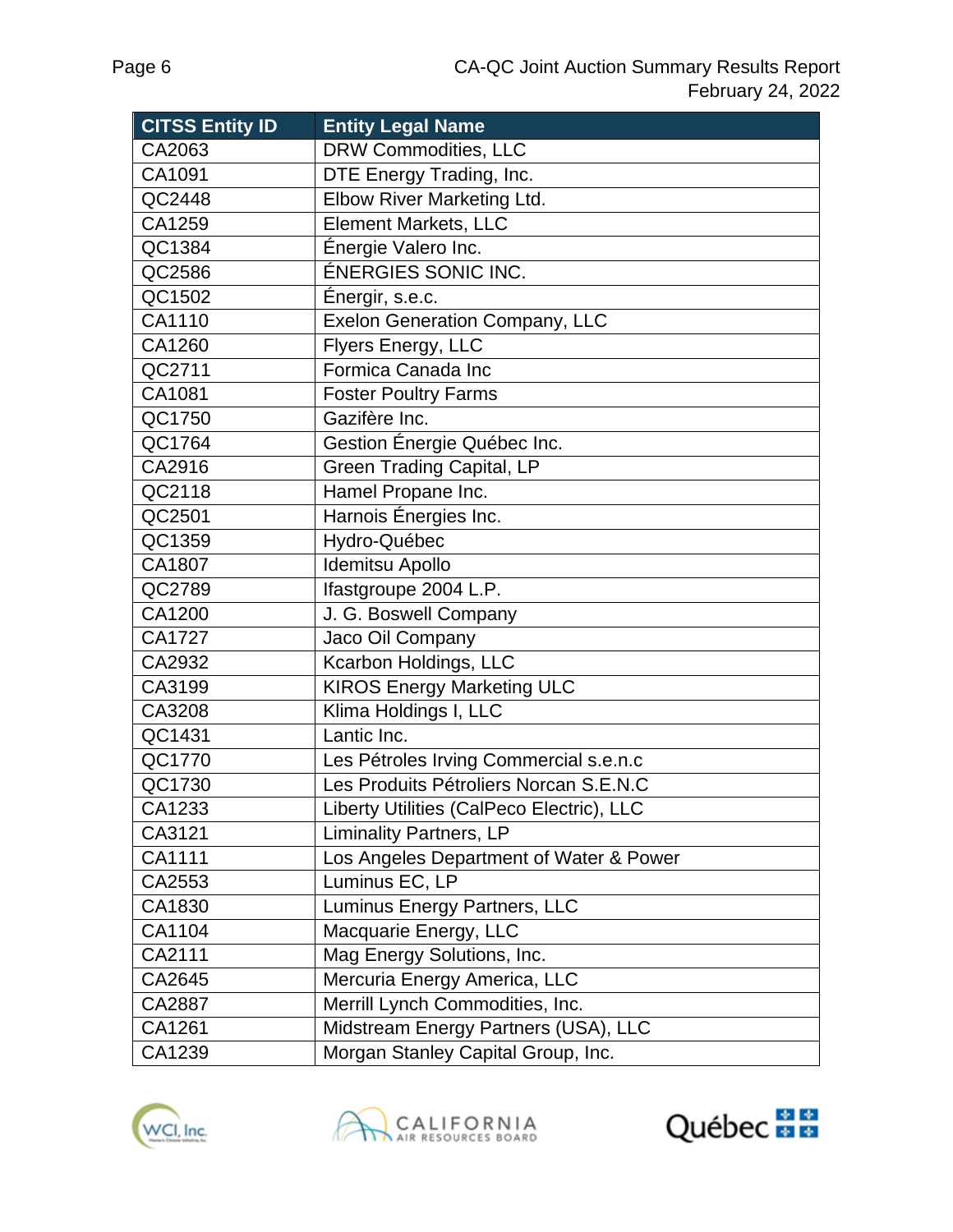| <b>CITSS Entity ID</b> | <b>Entity Legal Name</b>                      |
|------------------------|-----------------------------------------------|
| CA2232                 | <b>Musket Corporation</b>                     |
| CA3190                 | <b>Mystic Harbor Partners, LLC</b>            |
| CA1302                 | <b>Naftex Operating Company</b>               |
| CA1672                 | NextEra Energy Marketing, LLC                 |
| QC2107                 | NGL Supply Co. Ltd.                           |
| CA1191                 | Northern California Power Agency              |
| CA3237                 | Northern Trace Capital, LLC                   |
| QC3061                 | Nutrinor Coopérative                          |
| CA2905                 | PA Carbon I, LLC                              |
| CA1046                 | Pacific Gas and Electric Company              |
| CA2046                 | Pacific Gas and Electric Company              |
| CA3165                 | Pacific Summit Energy, LLC                    |
| CA1034                 | PacifiCorp                                    |
| CA2106                 | PBF Energy Western Region, LLC                |
| CA2923                 | PCAF I, LLC                                   |
| QC2673                 | Petro-Francis Inc                             |
| CA1410                 | Petro Diamond, Inc.                           |
| QC1706                 | Pétrolière Impériale                          |
| CA1279                 | Phillips 66 Company                           |
| CA2784                 | Pilot Travel Centers, LLC                     |
| CA1595                 | Pixley Cogen Partners, LLC                    |
| CA1003                 | Plumas-Sierra Rural Electric Cooperative      |
| CA1304                 | <b>Portland General Electric Company</b>      |
| CA1505                 | <b>Powerex Corporation</b>                    |
| QC1474                 | Produits Suncor Énergie S.E.N.C.              |
| QC2663                 | PROPANE PLUS INC                              |
| CA3049                 | Radicle (US), Inc.                            |
| QC1486                 | Rayonier A.M. Canada société en nom collectif |
| QC1960                 | <b>Révolution VSC LP</b>                      |
| CA1834                 | <b>River City Petroleum</b>                   |
| CA1774                 | Robinson Oil Supply & Transport, Inc.         |
| CA1102                 | Royal Bank of Canada                          |
| CA1163                 | Sacramento Municipal Utility District (SMUD)  |
| CA1760                 | San Diego Gas and Electric Company            |
| QC2744                 | Sanimax ACI Inc.                              |
| CA3207                 | SARHEN CCA, LP                                |
| CA2175                 | Sempra Gas & Power Marketing, LLC             |
| CA1251                 | Shell Energy North America (US), LP           |





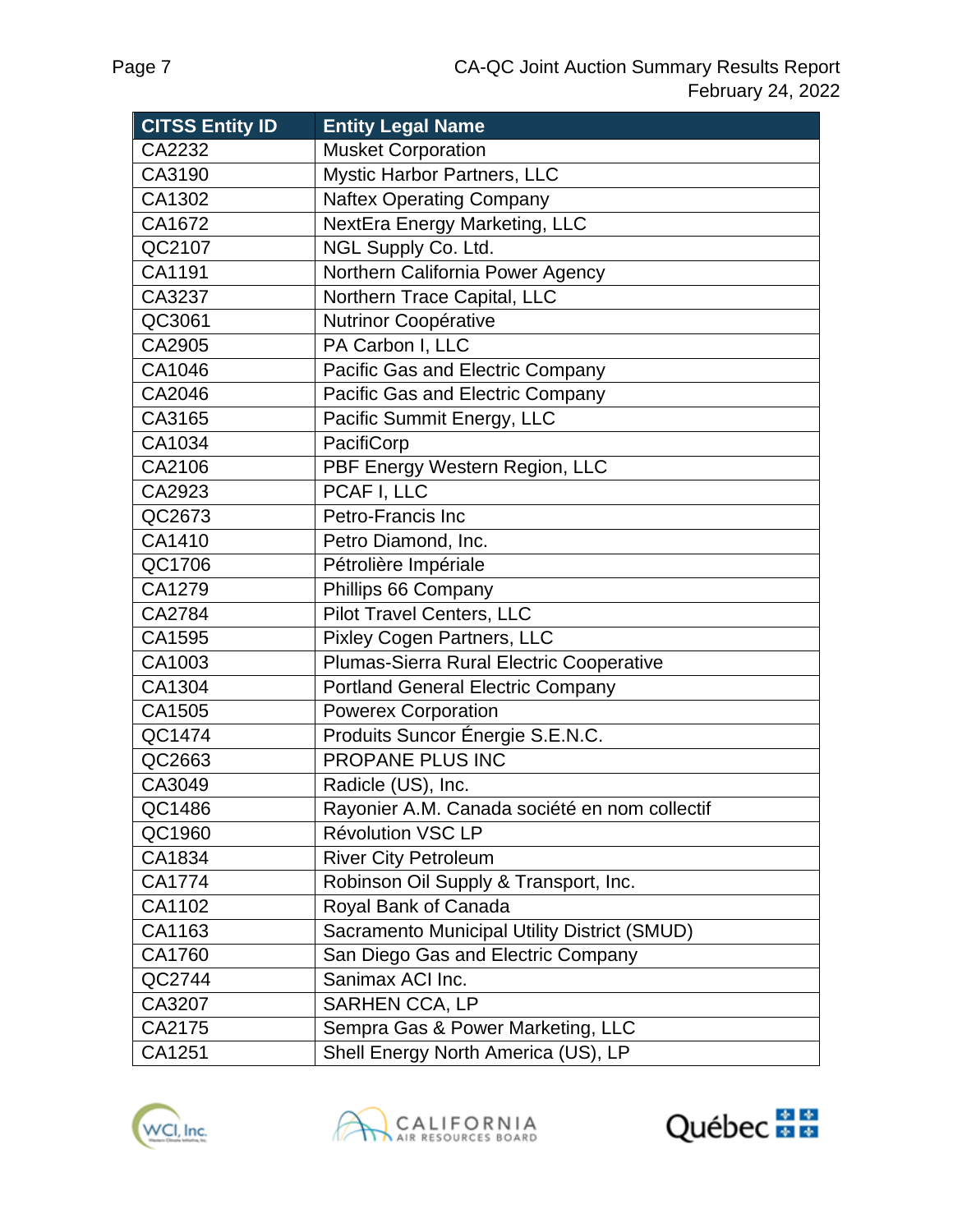| <b>CITSS Entity ID</b> | <b>Entity Legal Name</b>                           |
|------------------------|----------------------------------------------------|
| CA1757                 | <b>Shiralian Enterprises</b>                       |
| QC2781                 | Sivaco Wire Group 2004 L.P.                        |
| CA2973                 | <b>Skyview Finance Company, LLC</b>                |
| CA1029                 | Southern California Edison Company                 |
| CA1170                 | Southern California Gas Company                    |
| CA1674                 | <b>Southwest Gas Corporation</b>                   |
| CA3280                 | <b>SRV Associates I, LLC</b>                       |
| CA1921                 | Statkraft US, LLC                                  |
| CA3219                 | Stonehill Institutional Partners, LP               |
| CA3220                 | Stonehill Pacific, LLC                             |
| CA1172                 | <b>Surprise Valley Electrification Corporation</b> |
| CA1165                 | Tesoro Refining & Marketing Company, LLC           |
| CA3072                 | <b>Trafigura Trading, LLC</b>                      |
| CA1195                 | TransAlta Energy Marketing (U.S.), Inc.            |
| QC1467                 | TransCanada Energy Ltd.                            |
| QC1377                 | <b>TransCanada PipeLines Limited</b>               |
| CA3029                 | <b>Truman Arnold Companies</b>                     |
| CA1216                 | <b>Turlock Irrigation District</b>                 |
| CA1346                 | United States Gypsum Company                       |
| CA1635                 | Valero Marketing and Supply Company                |
| QC1613                 | Viterra Inc.                                       |
| CA1135                 | Vitol, Inc.                                        |
| QC2174                 | W.O. Stinson & Son Ltd                             |





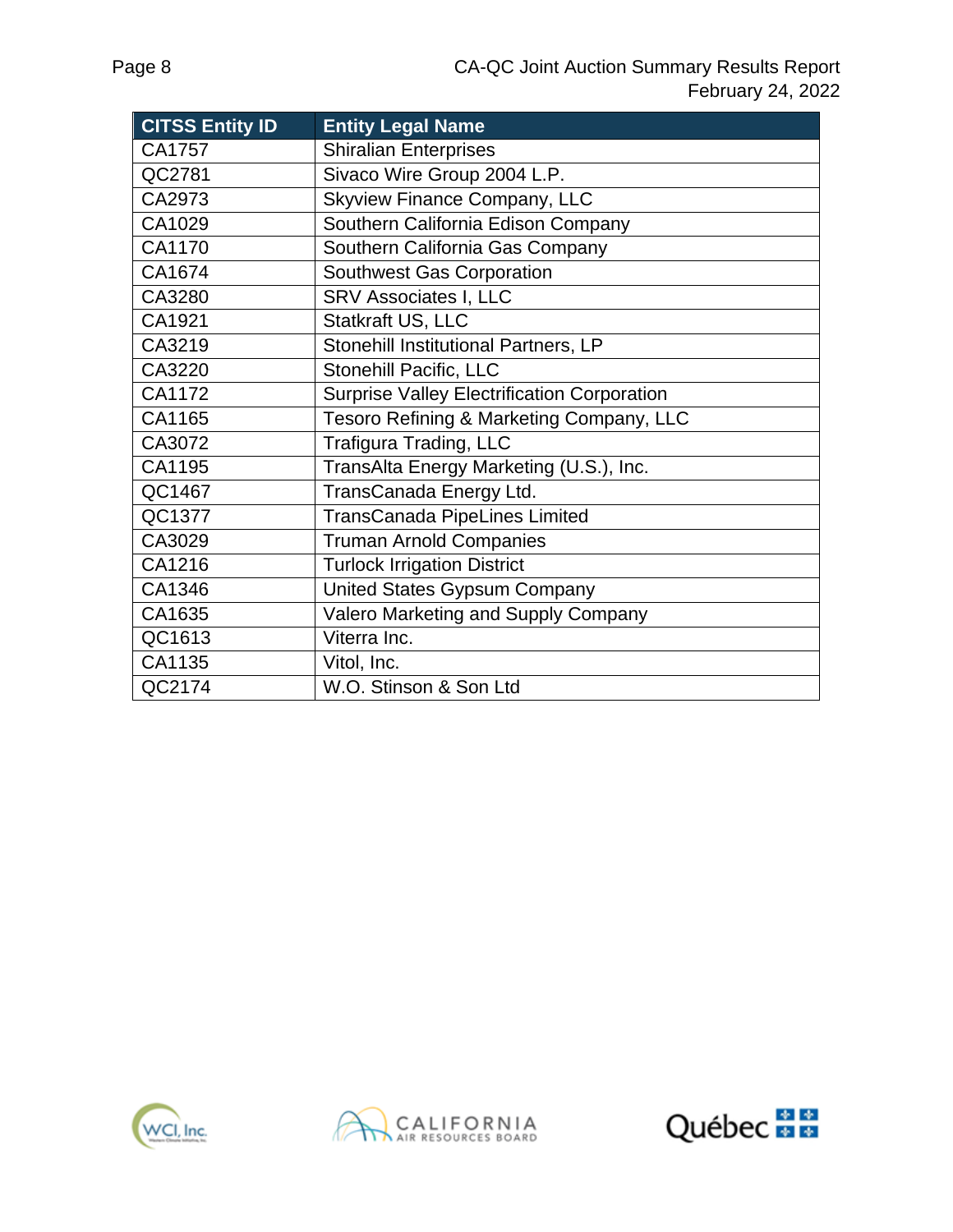# **Explanatory Notes: Qualified Bid Summary Statistics**

| <b>General Term</b>                                                            | <b>Explanation</b>                                                                                                                                                                                                                                                                                                                                                                                                                |
|--------------------------------------------------------------------------------|-----------------------------------------------------------------------------------------------------------------------------------------------------------------------------------------------------------------------------------------------------------------------------------------------------------------------------------------------------------------------------------------------------------------------------------|
| <b>Total Allowances Available for Sale:</b>                                    | Total allowances available, by vintage, for<br>purchase in the Current Auction, including<br>allowances consigned by consigning<br>entities and allowances offered for sale by<br>the State of California and the Province of<br>Québec.                                                                                                                                                                                          |
| <b>Total Allowances Sold at Auction:</b>                                       | Total allowances purchased, by vintage, in<br>the Current Auction in metric tons.                                                                                                                                                                                                                                                                                                                                                 |
| <b>Total Qualified Bids Divided by Total</b><br>Allowances Available for Sale: | Total number of allowances (all vintages)<br>included in all the qualified bids for the<br>Current Auction allowances (regardless of<br>bid price) divided by the total number of<br>Current Auction allowances available in the<br>auction.                                                                                                                                                                                      |
| Proportion of Allowances Purchased by<br><b>Compliance Entities:</b>           | The total number of Current Auction<br>allowances (by vintage) purchased in the<br><b>Current Auction by Compliance Entities</b><br>divided by the total number of Current<br>Auction allowances sold in the Current<br>Auction. A Compliance Entity is a Covered<br>Entity or Opt-in Covered Entity as defined<br>in California's Cap-and-Trade Regulation or<br>an Emitter as defined in Québec's Cap-and-<br>Trade Regulation. |





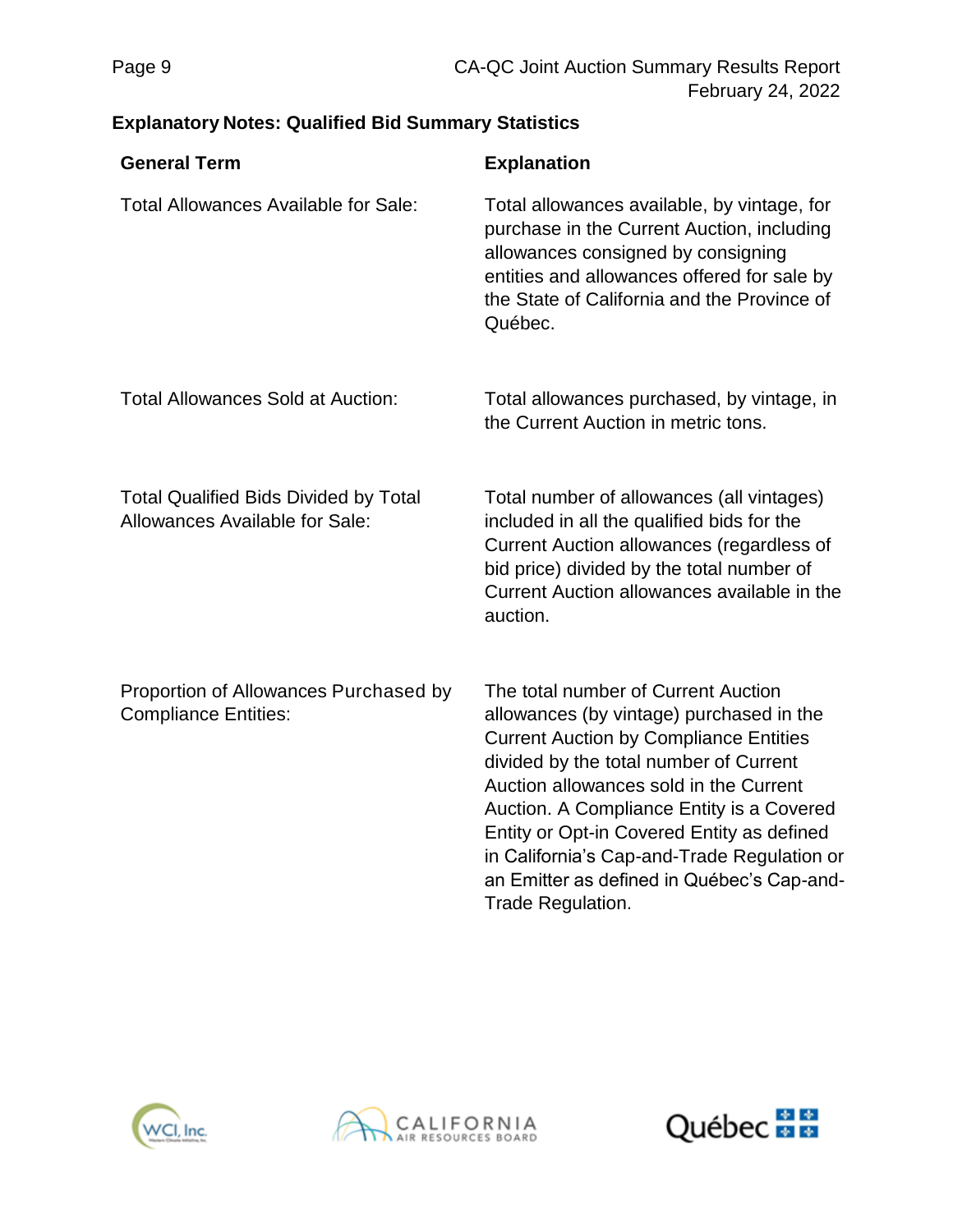| <b>General Term</b>                            | <b>Explanation</b>                                                                                                                                                                                                                                                                                                                                                                                                                                                                |
|------------------------------------------------|-----------------------------------------------------------------------------------------------------------------------------------------------------------------------------------------------------------------------------------------------------------------------------------------------------------------------------------------------------------------------------------------------------------------------------------------------------------------------------------|
| Herfindahl-Hirschman Index (HHI):              | The HHI is a measure of the concentration<br>of allowances purchased by winning<br>bidders relative to the total sale of Current<br>Auction allowances (regardless of vintage)<br>in the auction. The percentage of<br>allowances purchased by each winning<br>bidder is squared and then summed across<br>all winning bidders. The HHI can range up<br>to 10,000, representing 100% of the current<br>vintage allowances purchased by a single<br>bidder (i.e., 100x100=10,000). |
| <b>Qualified Bid Price Summary Statistics:</b> | Statistics are calculated from all the<br>qualified bids for the Current Auction<br>allowances (regardless of bid price). All<br>price statistics are shown in USD and CAD.                                                                                                                                                                                                                                                                                                       |
| <b>Qualified Bids:</b>                         | The bids that remain after a qualified<br>bidder's submitted bids have been<br>evaluated and reduced to meet all bidding<br>limitations.                                                                                                                                                                                                                                                                                                                                          |
| <b>Auction Reserve Price:</b>                  | The minimum acceptable auction bid price<br>for Current Auction allowances shown in<br>both USD and CAD per metric ton.                                                                                                                                                                                                                                                                                                                                                           |
| <b>Settlement Price:</b>                       | The Current Auction allowance price that<br>resulted from the auction, in USD and CAD<br>per metric ton.                                                                                                                                                                                                                                                                                                                                                                          |
| <b>Maximum Price:</b>                          | Highest qualified bid price.                                                                                                                                                                                                                                                                                                                                                                                                                                                      |